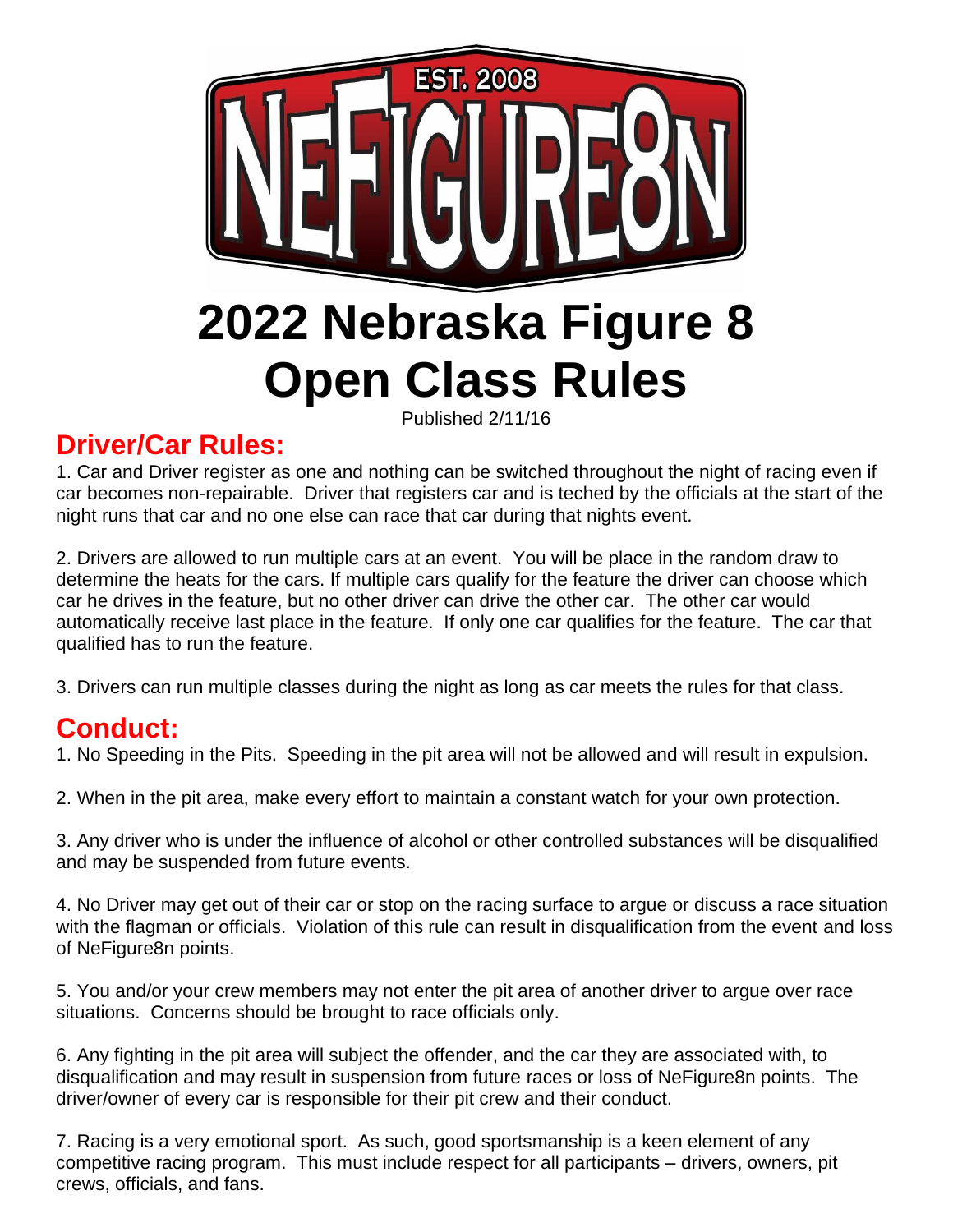**When a red flag comes out, STOP immediately. When a checker comes out, cross the finish and coast down to a stop. When you see a fire, STOP immediately. When you see a rollover, STOP Immediately. This will allow faster response by safety personnel. Don't use these situations to gain positions. We need emergency response IMMEDIATELY we are losing time when cars don't stop right away. Seconds count when getting away from a fire. It could be you that needs the help. Watch the flagmen and the remote lights. Failure to respect this rule will result in consequences by Officials discretion.**

### **Battery:**

1. Securely fastened down and covered inside battery box. Plastic or wood battery boxes must be inside a complete metal container. Battery must be bolted down. Battery cover may be held by bungees or straps.

2. Battery cables should have a hose slipped over them where they go through fire wall or where they pass across any sharp surfaces.

3. Make certain floor boards are strong enough to hold battery. You may put a plate under the car to create a sandwich effect if floorboards are weak due to rust and etc.

### **Brakes:**

1. All four brakes must work and must lock up on inspection. Pinion brake is allowed.

### **Body:**

1. All glass, plastic, upholstery, light, mirrors, moldings and chrome must be removed.

2. You may reinforce or custom build the open class body anyway you want as long as you meet the safety requirements.

3. No graders blades or tempered steel that may shatter is allowed anywhere on the car.

4. Car numbers on both doors and on roof plate. Numbers on roof plate must be at least 12 inches tall. Letter may appear behind number and must be at least 6 inches tall. No four digit numbers allowed

5. Cars should be painted with bright colors. Black or dark colored cars need to be accented with bright colors.

6. FIREWALL: Any holes in firewall must be covered with a non-flammable material to prevent driver from being sprayed by hot oil or water, and to keep fire from getting to driver.

### **Bumpers:**

1. Bumpers may be other than OEM. Recommendation is 8" or taller to help prevent tearing open another car.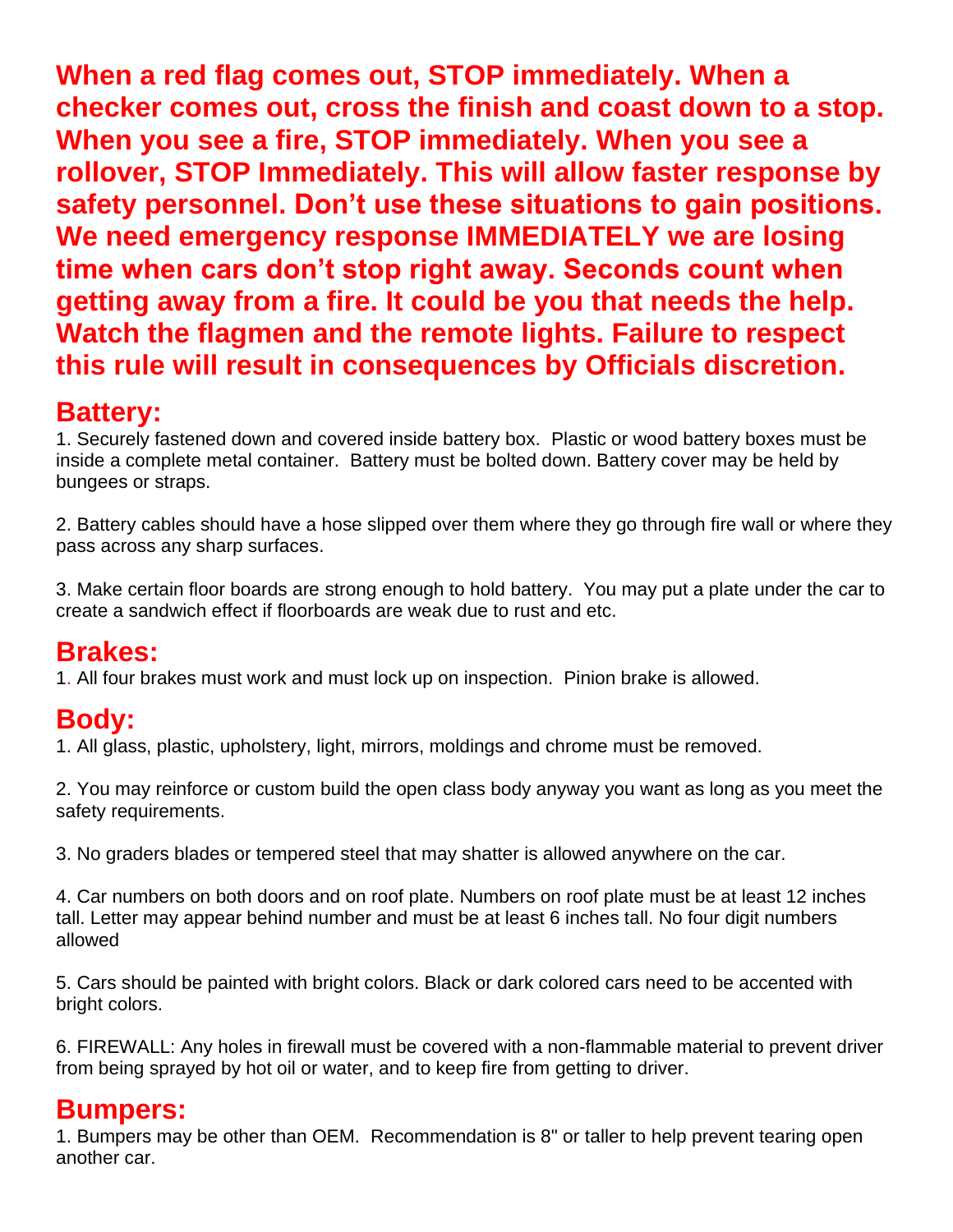2. No bumpers sticking out, must be capped so there is no gap between bumper and fender. Bumper contact area needs to be approximately knee high, bumpers to high or too low will be considered dangerous.

### **Drive Shafts:**

1. Must be painted white. Must have at least one strap or chain under drive shaft approximately 18" behind end of transmission.

## **Engine:**

1. No Aluminum Blocks, unless it is an OEM motor.

## **Fuel Tanks:**

1. Fuel cell required and must have ROLLOVER/TIP valve installed with vent hose or aviation style cap and vent. Suggestion of 8 gallon capacity or less.

2. Must be in trunk area or back seat area. If fuel cell is in trunk area it must be well protected with a cage around it. If fuel cell is in back seat area floor pan drain holes need to be open.

3. All fuel cells must be securely fastened down. Fuel cell mounts shall be built in such a way as to avoid being damaged from a cross bar moving differently from body. EXAMPLE: Don't fasten one side of the fuel cell to the body and the other side to a cross bar.

4. Original tank must be removed and not relocated.

5. Fuel lines running thru driver's compartment shall be routed thru a non-flammable tube or pipe.

## **Hood:**

1. Production style hoods must have 4 5"x5" plates welded to hood with at least two 5/8" diameter bolts going all the way down thru the radiator support and welded to frame, unless you have a custom radiator support where they can be welded to. Back two mounts should also be connected to frame or something more than just sheet metal. Min 1/4" quick latch pins can be used instead of nuts.

2. Custom build hoods made of light material need a minimum of four hold downs where pins/clips can be used.

#### **Roll Cage: Safety is Priority**

1. Minimum of 4-point cage securely welded to frame. (If, it is a uni-body or sub frame car, you must weld 6"x 6" or bigger plates to body and roll cage shall be welded to plates.) Roll cage halo loop must be reinforced on driver's side. Example: most circle track roll cages are braced from lower left side extending towards upper right side. Some already have an x brace design. When installing the driver side reinforcement, carefully place reinforcement so that it doesn't create a potential for head injury

2. Must have at least 3 driver's side door bars and must have a plate min 3/16" welded on either the outside of the door, inside the door or welded to the roll cage bars.

3. A dash bar must be installed between front door posts from side to side with at least a 4x4" plate on each end. Minimum roll cage pipe or stronger.

4. There shall also be a bar placed behind driver's seat from side to side. Minimum 1 7/8 roll cage pipe or 2x2x 3/16" thickness tubing with 6x6" plates on the ends inside car body.